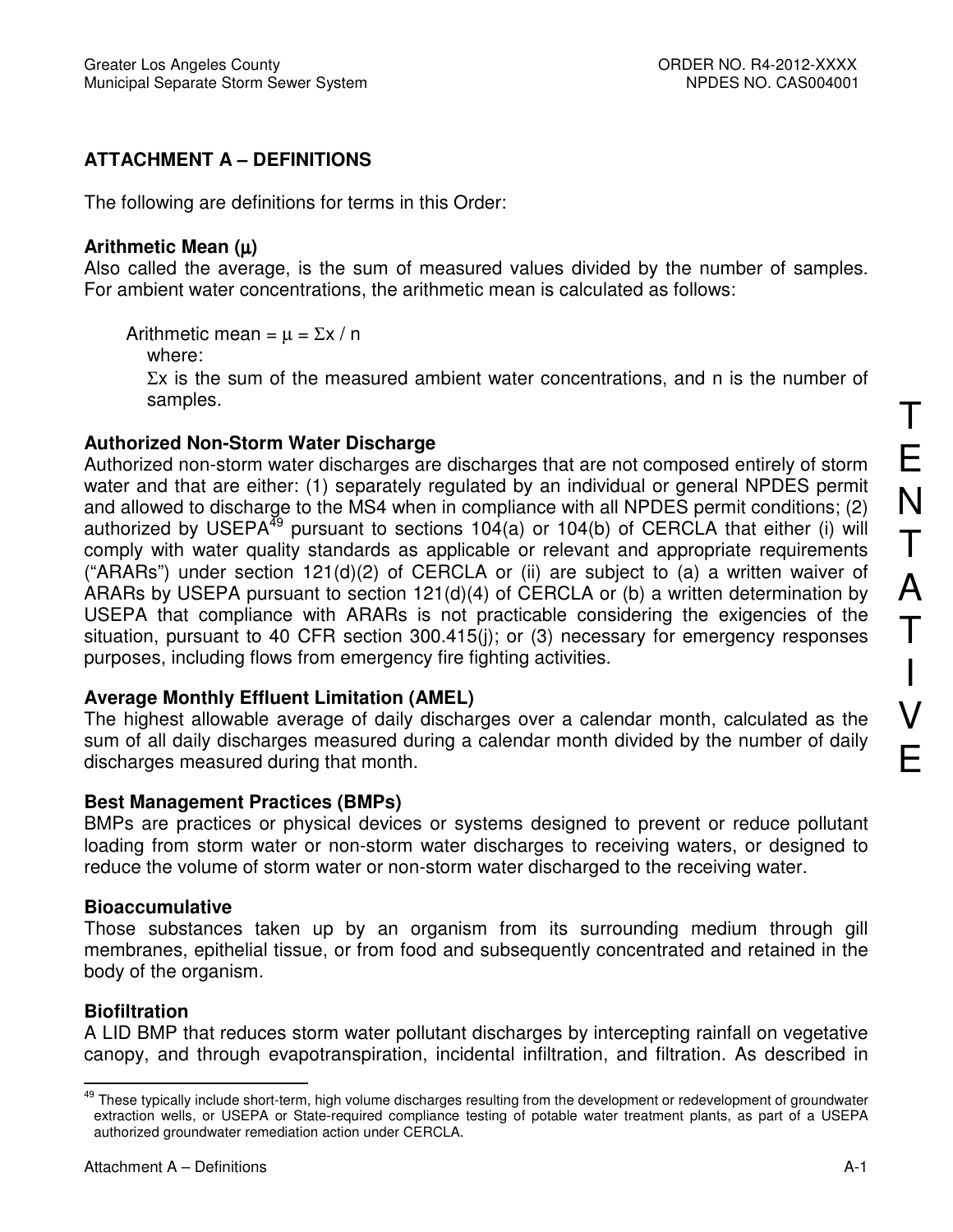the Ventura County Technical Guidance Manual, studies have demonstrated that bioinfiltration of 1.5 times the storm water quality design volume (SWQDv) provides approximately equivalent or greater reductions in pollutant loading when compared to bioretention or infiltration of the SWQDv.<sup>50</sup> Incidental infiltration is an important factor in achieving the required pollutant load reduction. Therefore, the term "biofiltration" as used in this Order is defined to include only systems designed to facilitate incidental infiltration. Biofiltration BMPs include bioretention systems with an underdrain and bioswales.

#### **Bioretention**

A LID BMP that reduces storm water runoff by intercepting rainfall on vegetative canopy, and through evapotranspiration and infiltration. The bioretention system typically includes a minimum 2-foot top layer of a specified soil and compost mixture underlain by a gravel-filled temporary storage pit dug into the *in-situ* soil. As defined in this Order, a bioretention BMP may be designed with an overflow drain, but may not include an underdrain. When a bioretention BMP is designed or constructed with an underdrain it is regulated in this Order as biofiltration.

#### **Bioswale**

A LID BMP consisting of a shallow channel lined with grass or other dense, low-growing vegetation. Bioswales are designed to collect storm water runoff and to achieve a uniform sheet flow through the dense vegetation for a period of several minutes.

#### **Carcinogenic**

Pollutants are substances that are known to cause cancer in living organisms.

# **Coefficient of Variation (CV)**

CV is a measure of the data variability and is calculated as the estimated standard deviation divided by the arithmetic mean of the observed values.

# **Conditionally Exempt Essential Non-Storm Water Discharge**

Conditionally exempt essential non-storm water discharges are certain categories of discharges that are not composed entirely of storm water and that are allowed by the Regional Water Board to discharge to the MS4, if in compliance with all specified requirements; are not otherwise regulated by an individual or general NPDES permit; and are essential public services that are directly or indirectly required by other State or federal statute and/or regulation. These include non-storm water discharges from potable water sources and nonemergency fire fighting activities. Conditionally exempt essential non-storm water discharges may contain minimal amounts of pollutants, however, when in compliance with industry standard BMPs and control measures, do not result in significant environmental effects. (See 55 Fed. Reg. 47990, 47995 (Nov. 16, 1990)).

# **Conditionally Exempt Non-Storm Water Discharge**

Conditionally exempt non-storm water discharges are certain categories of discharges that are not composed entirely of storm water and that are either not sources of pollutants or may

 $\frac{1}{2}$ <sup>50</sup> Geosyntec Consultants and Larry Wallker Associates. 2011. Ventura County Technical Guidance Manual for Stormwater Quality and Control Measures, Manual Update 2011. Appendix D. Prepared for the Ventura Countywide Stormwater Quality Management Program. July 13, 2011. pp. D-6 – D-15.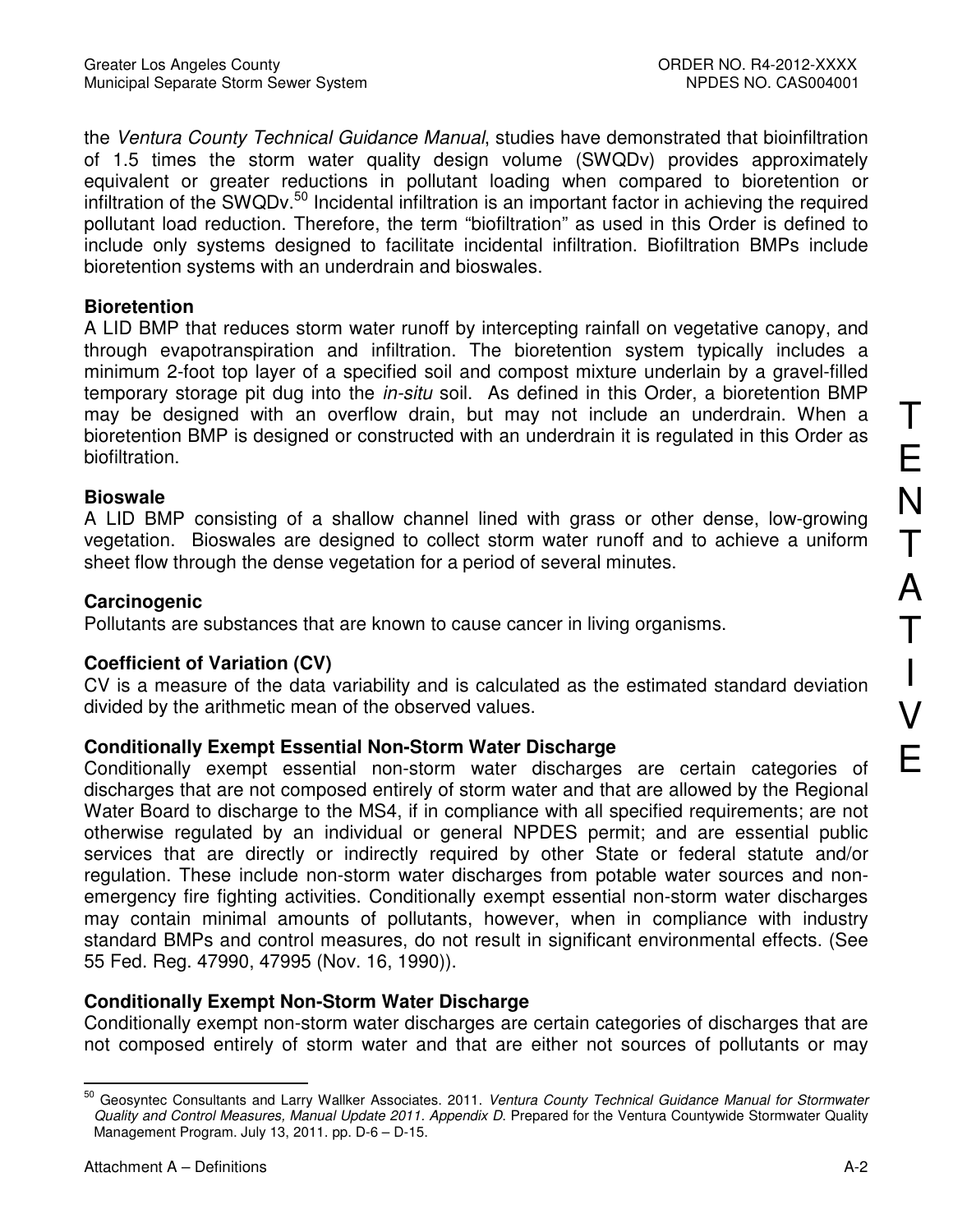contain only minimal amounts of pollutants and when in compliance with specified BMPs do not result in significant environmental effects. (See 55 Fed. Reg. 47990, 47995 (Nov. 16, 1990)).

#### **Daily Discharge**

Daily Discharge is defined as either: (1) the total mass of the constituent discharged over the calendar day (12:00 am through 11:59 pm) or any 24-hour period that reasonably represents a calendar day for purposes of sampling (as specified in the permit), for a constituent with limitations expressed in units of mass or; (2) the unweighted arithmetic mean measurement of the constituent over the day for a constituent with limitations expressed in other units of measurement (e.g., concentration).

The daily discharge may be determined by the analytical results of a composite sample taken over the course of one day (a calendar day or other 24-hour period defined as a day) or by the arithmetic mean of analytical results from one or more grab samples taken over the course of the day.

For composite sampling, if 1 day is defined as a 24-hour period other than a calendar day, the analytical result for the 24-hour period will be considered as the result for the calendar day in which the 24-hour period ends.

#### **Detected, but Not Quantified (DNQ)**

DNQ are those sample results less than the RL, but greater than or equal to the laboratory's MDL.

# **Dilution Credit**

Dilution Credit is the amount of dilution granted to a discharge in the calculation of a water quality-based effluent limitation, based on the allowance of a specified mixing zone. It is calculated from the dilution ratio or determined through conducting a mixing zone study or modeling of the discharge and receiving water.

#### **Effective Impervious Area (EIA)**

EIA is the portion of the surface area that is hydrologically connected to a drainage system via a hardened conveyance or impervious surface without any intervening median to mitigate the flow volume.

# **Effluent Concentration Allowance (ECA)**

ECA is a value derived from the water quality criterion/objective, dilution credit, and ambient background concentration that is used, in conjunction with the coefficient of variation for the effluent monitoring data, to calculate a long-term average (LTA) discharge concentration. The ECA has the same meaning as waste load allocation (WLA) as used in USEPA guidance (Technical Support Document For Water Quality-based Toxics Control, March 1991, second printing, EPA/505/2-90-001).

# **Effluent Limitation**

Any restriction imposed on quantities, discharge rates, and concentrations of pollutants, which are discharged from point sources to waters of the U.S. (40 CFR § 122.2).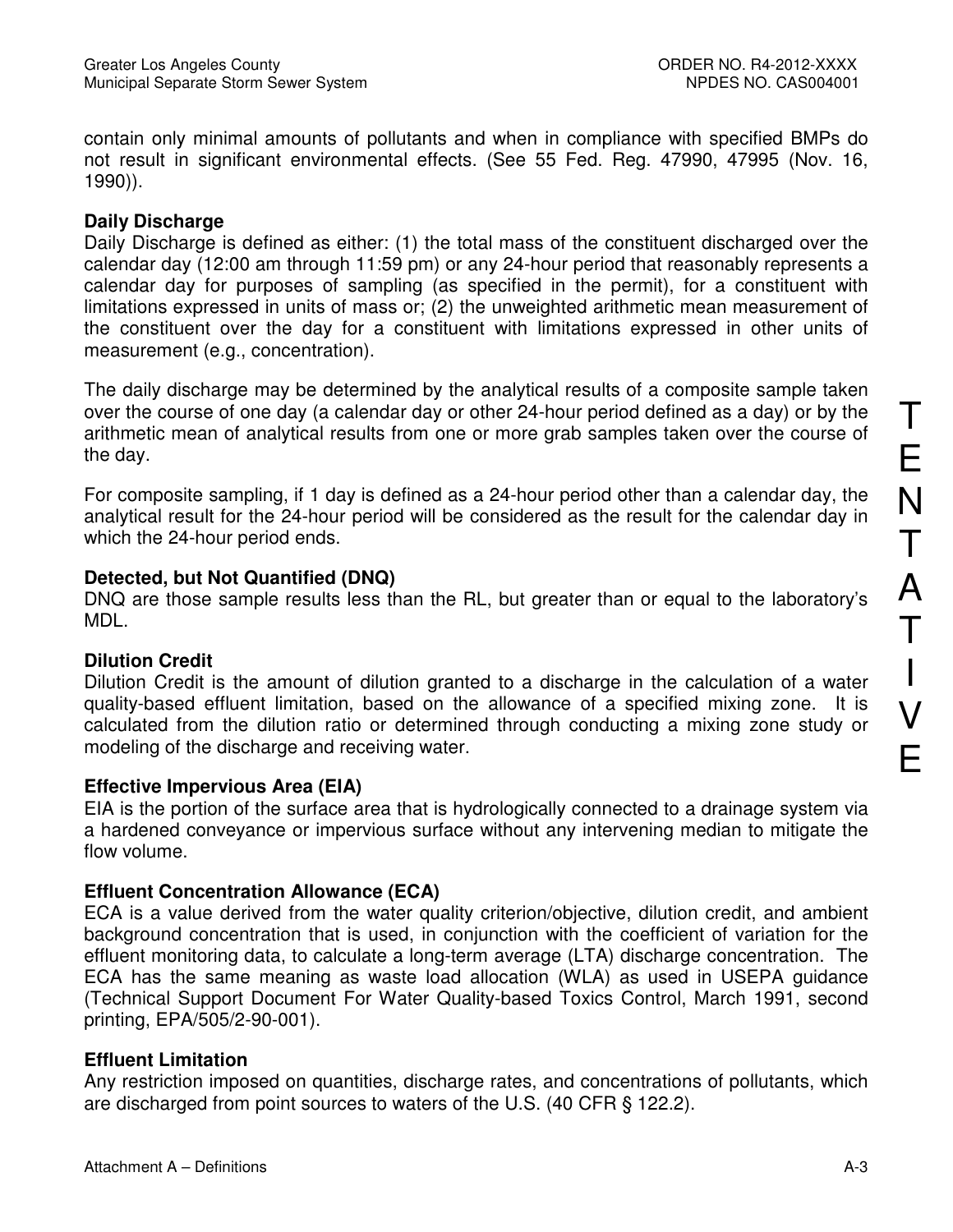# **Enclosed Bays**

Enclosed Bays means indentations along the coast that enclose an area of oceanic water within distinct headlands or harbor works. Enclosed bays include all bays where the narrowest distance between the headlands or outermost harbor works is less than 75 percent of the greatest dimension of the enclosed portion of the bay. Enclosed bays include, but are not limited to, Humboldt Bay, Bodega Harbor, Tomales Bay, Drake's Estero, San Francisco Bay, Morro Bay, Los Angeles-Long Beach Harbor, Upper and Lower Newport Bay, Mission Bay, and San Diego Bay. Enclosed bays do not include inland surface waters or ocean waters.

# **Estimated Chemical Concentration**

The estimated chemical concentration that results from the confirmed detection of the substance by the analytical method below the ML value.

# **Estuaries**

Estuaries means waters, including coastal lagoons, located at the mouths of streams that serve as areas of mixing for fresh and ocean waters. Coastal lagoons and mouths of streams that are temporarily separated from the ocean by sandbars shall be considered estuaries. Estuarine waters shall be considered to extend from a bay or the open ocean to a point upstream where there is no significant mixing of fresh water and seawater. Estuarine waters included, but are not limited to, the Sacramento-San Joaquin Delta, as defined in California Water Code section 12220, Suisun Bay, Carquinez Strait downstream to the Carquinez Bridge, and appropriate areas of the Smith, Mad, Eel, Noyo, Russian, Klamath, San Diego, and Otay rivers. Estuaries do not include inland surface waters or ocean waters.

# **Existing Discharger**

Any discharger that is not a new discharger. An existing discharger includes an "increasing discharger" (i.e., any existing facility with treatment systems in place for its current discharge that is or will be expanding, upgrading, or modifying its permitted discharge after the effective date of this Order).

# **Green roof**

A LID BMP using planter boxes and vegetation to intercept rainfall on the roof surface. Rainfall is intercepted by vegetation leaves and through evapotranspiration. Green roofs may be designed as either a bioretention BMP or as a planter box flow-through treatment BMP. To receive credit as a bioretention BMP, the green roof system planting medium shall be of sufficient depth to provide capacity within the pore space volume to contain the design storm depth and may not be designed or constructed with an underdrain.

# **Illicit Discharge**

Any discharge into the MS4 or from the MS4 into a receiving water that is prohibited under local, state, or federal statutes, ordinances, codes, or regulations. The term illicit discharge includes any non-storm water discharge, except authorized non-storm water discharges; conditionally exempt non-storm water discharges; and non-storm water discharges resulting from natural flows specifically identified in Part III.A.1.d.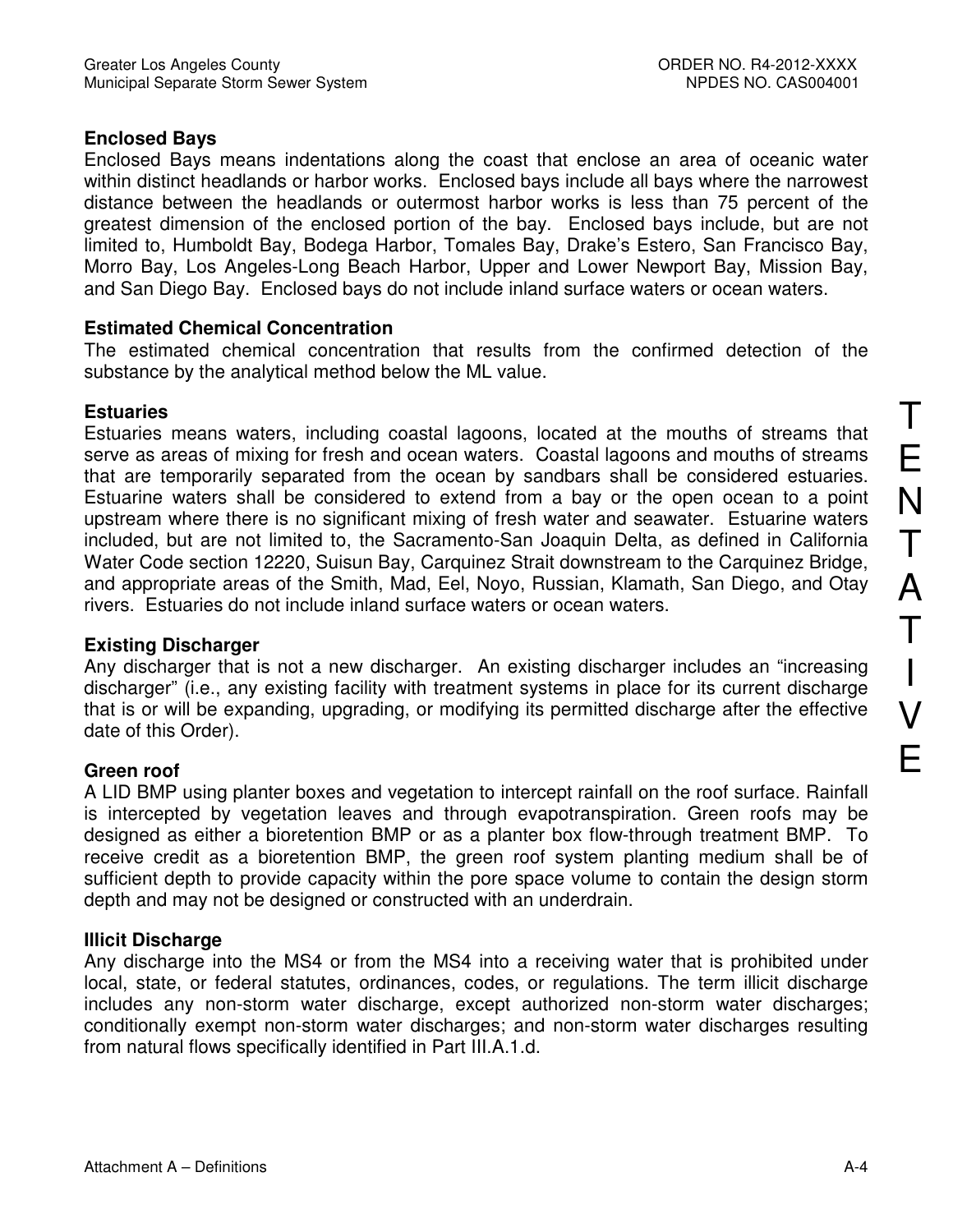#### **Improved drainage system**

An improved drainage system is a drainage system that has been channelized or armored. The clearing or dredging of a natural drainage system does not cause the system to be classified as an improved drainage system.

#### **Infiltration**

A LID BMP that reduces storm water runoff by capturing and infiltrating the runoff into in-situ soils or amended on-site soils. Examples of infiltration BMPs include infiltration basins, dry wells, and pervious pavement.<sup>51</sup>

#### **Inland Surface Waters**

All surface waters of the State that do not include the ocean, enclosed bays, or estuaries.

#### **Instantaneous Maximum Effluent Limitation**

The highest allowable value for any single grab sample or aliquot (i.e., each grab sample or aliquot is independently compared to the instantaneous maximum limitation).

# **Instantaneous Minimum Effluent Limitation**

The lowest allowable value for any single grab sample or aliquot (i.e., each grab sample or aliquot is independently compared to the instantaneous minimum limitation).

#### **Low Impact Development (LID)**

LID consists of building and landscape features designed to retain or filter storm water runoff.

# **Major Outfall**

Major municipal separate storm sewer outfall (or ''major outfall'') means a municipal separate storm sewer outfall that discharges from a single pipe with an inside diameter of 36 inches or more or its equivalent (discharge from a single conveyance other than circular pipe which is associated with a drainage area of more than 50 acres); or for municipal separate storm sewers that receive storm water from lands zoned for industrial activity (based on comprehensive zoning plans or the equivalent), an outfall that discharges from a single pipe with an inside diameter of 12 inches or more or from its equivalent (discharge from other than a circular pipe associated with a drainage area of 2 acres or more). (40 CFR § 122.26(b)(5))

# **Maximum Daily Effluent Limitation (MDEL)**

The highest allowable daily discharge of a pollutant, over a calendar day (or 24-hour period). For pollutants with limitations expressed in units of mass, the daily discharge is calculated as the total mass of the pollutant discharged over the day. For pollutants with limitations expressed in other units of measurement, the daily discharge is calculated as the arithmetic mean measurement of the pollutant over the day.

# **Maximum Extent Practicable (MEP)**

In selecting BMPs which will achieve MEP, it is important to remember that municipalities will be responsible to reduce the discharge of pollutants in storm water to the maximum extent T

E

 $\frac{1}{2}$ <sup>51</sup> Some types of infiltration BMPs such as dry wells, may meet the definition of a Class V, deep well injection facility and may be subject to permitting under U.S. EPA requirements.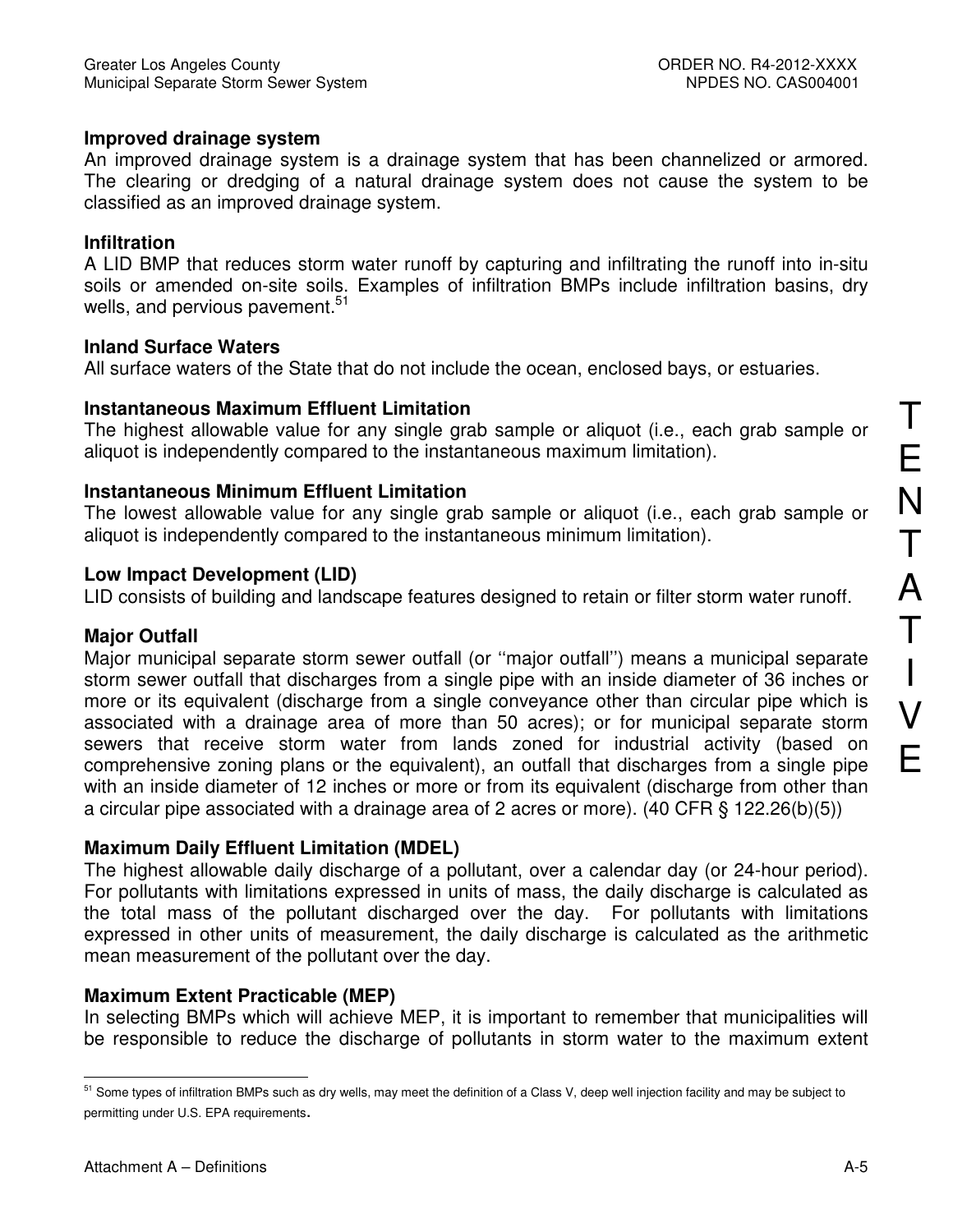practicable. This means choosing effective BMPs, and rejecting applicable BMPs only where other effective BMPs will serve the same purpose, the BMPs would not be technically feasible, or the cost would be prohibitive. The following factors may be useful to consider:

- 1. Effectiveness: Will the BMP address a pollutant of concern?
- 2. Regulatory Compliance: Is the EMP in compliance with storm water regulations as well as other environmental regulations?
- 3. Public acceptance: Does the BMP have public support?
- 4. Cost: Will the cost of implementing the BMP have a reasonable relationship to the pollution control benefits to be achieved?
- 5. Technical Feasibility: Is the BMP technically feasible considering soils, geography, water resources, etc.?

After selecting a menu of BMPs, it is of course the responsibility of the discharger to insure that all BMPs are implemented.

#### **Median**

The middle measurement in a set of data. The median of a set of data is found by first arranging the measurements in order of magnitude (either increasing or decreasing order). If the number of measurements (n) is odd, then the median =  $X_{(n+1)/2}$ . If n is even, then the median =  $(X_{n/2} + X_{(n/2)+1})/2$  (i.e., the midpoint between the  $n/2$  and  $n/2+1$ ).

# **Method Detection Limit (MDL)**

MDL is the minimum concentration of a substance that can be measured and reported with 99 percent confidence that the analyte concentration is greater than zero, as defined in 40 CFR Part 136, Attachment B (revised as of July 3, 1999).

# **Minimum Level (ML)**

ML is the concentration at which the entire analytical system must give a recognizable signal and acceptable calibration point. The ML is the concentration in a sample that is equivalent to the concentration of the lowest calibration standard analyzed by a specific analytical procedure, assuming that all the method specified sample weights, volumes, and processing steps have been followed.

# **Mixing Zone**

Mixing Zone is a limited volume of receiving water that is allocated for mixing with a wastewater discharge where water quality criteria can be exceeded without causing adverse effects to the overall water body.

# **Municipal Separate Storm Sewer System (MS4)**

A conveyance or system of conveyances (including roads with drainage systems, municipal streets, catch basins, curbs, gutters, ditches, manmade channels, or storm drains):

(i) Owned or operated by a State, city, town, borough, county, parish, district, association, or other public body (created by or pursuant to State law) having jurisdiction over disposal of sewage, industrial wastes, storm water, or other wastes, including special districts under State law such as a sewer district, flood control district or drainage district, or similar entity, or an Indian tribe or an authorized Indian tribal organization, or a designated and approved

T

E

N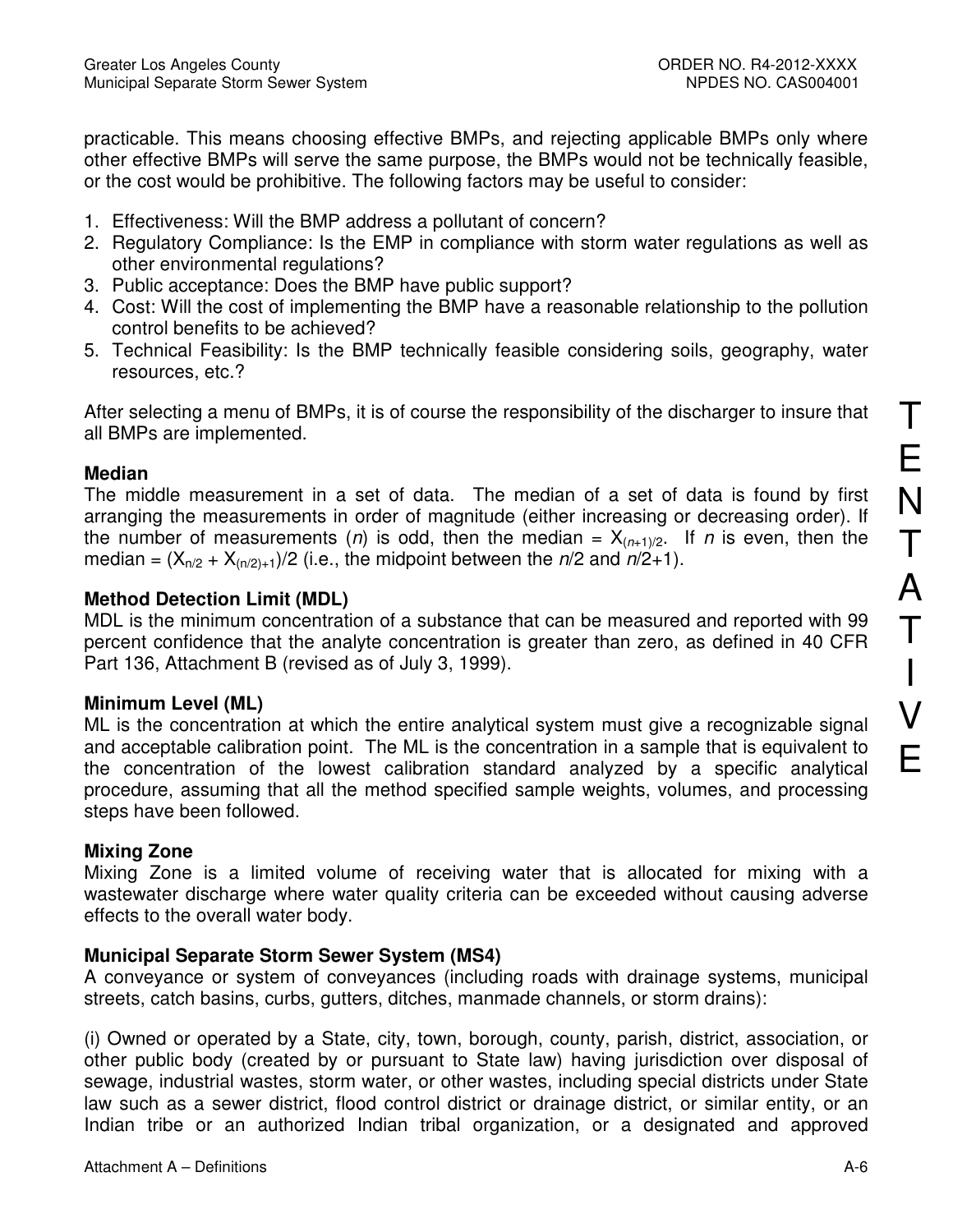management agency under section 208 of the CWA that discharges to waters of the United States:

(ii) Designed or used for collecting or conveying storm water;

(iii) Which is not a combined sewer; and

(iv) Which is not part of a Publicly Owned Treatment Works (POTW) as defined at 40 CFR § 122.2.

(40 CFR § 122.26(b)(8))

#### **Natural drainage system**

A natural drainage system is a drainage system that has not been improved (e.g., channelized or armored). The clearing or dredging of a natural drainage system does not cause the system to be classified as an improved drainage system.

#### **Non-Storm Water Discharge**

Any discharge into the MS4 or from the MS4 into a receiving water that is not composed entirely of storm water.

#### **Not Detected (ND)**

Sample results which are less than the laboratory's MDL.

#### **Ocean Waters**

The territorial marine waters of the State as defined by California law to the extent these waters are outside of enclosed bays, estuaries, and coastal lagoons. Discharges to ocean waters are regulated in accordance with the State Water Board's California Ocean Plan.

#### **Persistent Pollutants**

Persistent pollutants are substances for which degradation or decomposition in the environment is nonexistent or very slow.

#### **Planter boxes and other flow-through treatment BMPs**

Planter boxes and other flow-through treatment BMPs include modular, vault type planter boxes or "high flow biotreatment" devices contained within an impervious vault with an underdrain or designed with an impervious liner and an underdrain. Planter boxes do not allow for incidental infiltration and therefore do not meet the requirements for biofiltration as defined in this Order. However, planter boxes may be used to meet the Water Quality Mitigation Criteria as specified in Part VI.D.6.c.iv of this Order.

#### **Pollutant Minimization Program (PMP)**

PMP means waste minimization and pollution prevention actions that include, but are not limited to, product substitution, waste stream recycling, alternative waste management methods, and education of the public and businesses. The goal of the PMP shall be to reduce all potential sources of a priority pollutant(s) through pollutant minimization (control) strategies, including pollution prevention measures as appropriate, to maintain the effluent concentration at or below the water quality-based effluent limitation. Pollution prevention measures may be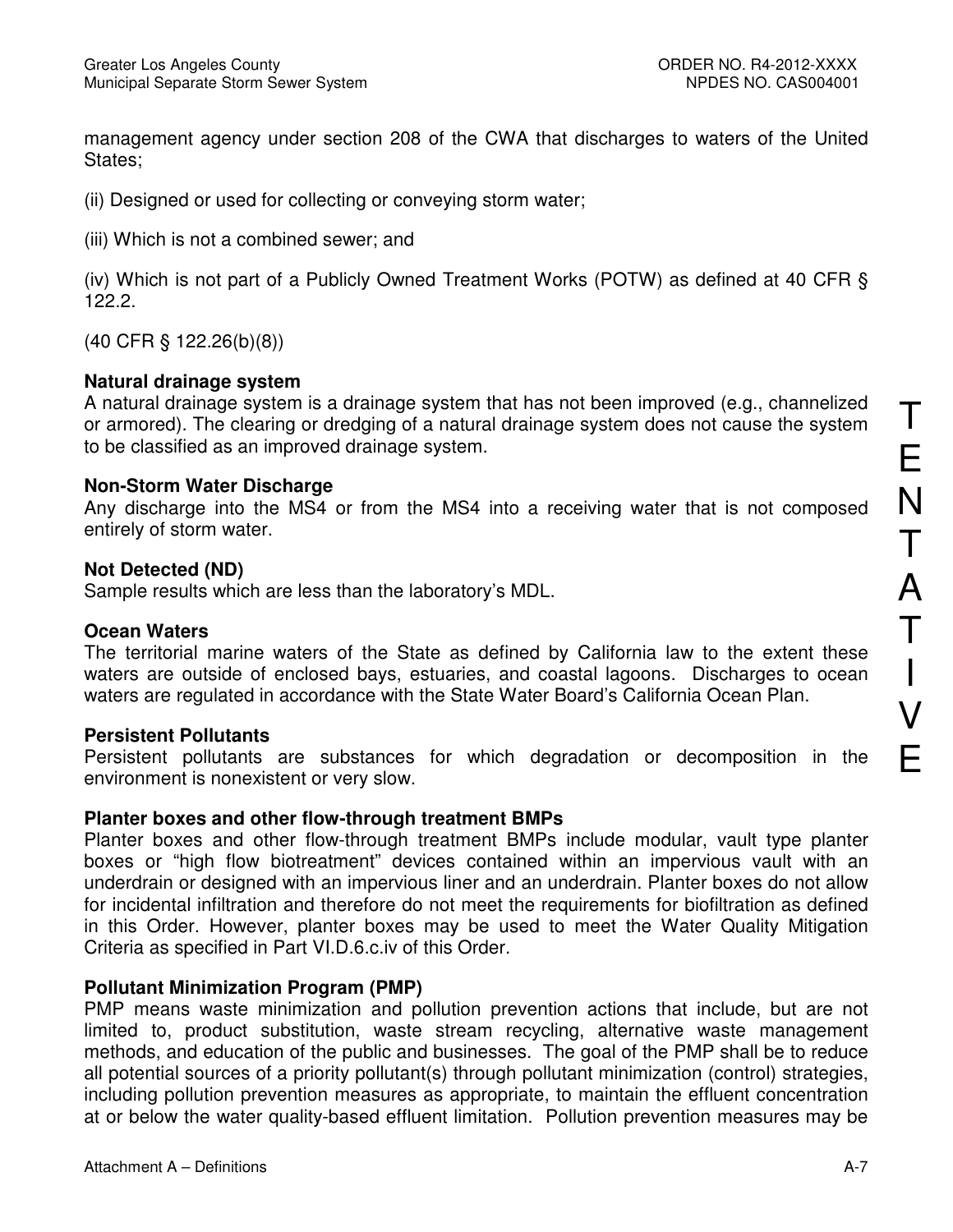particularly appropriate for persistent bioaccumulative priority pollutants where there is evidence that beneficial uses are being impacted. The Regional Water Board may consider cost effectiveness when establishing the requirements of a PMP. The completion and implementation of a Pollution Prevention Plan, if required pursuant to California Water Code section 13263.3(d), shall be considered to fulfill the PMP requirements.

#### **Pollution Prevention**

Pollution Prevention means any action that causes a net reduction in the use or generation of a hazardous substance or other pollutant that is discharged into water and includes, but is not limited to, input change, operational improvement, production process change, and product reformulation (as defined in California Water Code Section 13263.3). Pollution prevention does not include actions that merely shift a pollutant in wastewater from one environmental medium to another environmental medium, unless clear environmental benefits of such an approach are identified to the satisfaction of the State or Regional Water Board.

# **Rainfall harvest and use**

Rainfall harvest and use is an LID BMP system designed to capture runoff from a roof and to provide for temporary storage until the harvested water can be used for irrigation or nonpotable uses. The harvested water may also be used for potable water uses if the system includes disinfection treatment and is approved for such use by the local building department.

# **Receiving Water**

A "water of the United States" into which waste and/or pollutants are or may be discharged.

# **Receiving Water Limitation**

Any applicable numeric or narrative water quality objective or criterion, or limitation to implement the applicable water quality objective or criterion, for the receiving water as contained in Chapter 3 or 7 of the Water Quality Control Plan for the Los Angeles Region (Basin Plan), water quality control plans or policies adopted by the State Water Board, or federal regulations, including but not limited to, 40 CFR § 131.38.

# **Reporting Level (RL)**

RL is the ML (and its associated analytical method) chosen by the Discharger for reporting and compliance determination from the MLs included in this Order. The MLs included in this Order correspond to approved analytical methods for reporting a sample result that are selected by the Regional Water Board either from Appendix 4 of the SIP in accordance with Section 2.4.2 of the SIP or established in accordance with Section 2.4.3 of the SIP. The ML is based on the proper application of method-based analytical procedures for sample preparation and the absence of any matrix interferences. Other factors may be applied to the ML depending on the specific sample preparation steps employed. For example, the treatment typically applied in cases where there are matrix-effects is to dilute the sample or sample aliquot by a factor of ten. In such cases, this additional factor must be applied to the ML in the computation of the RL.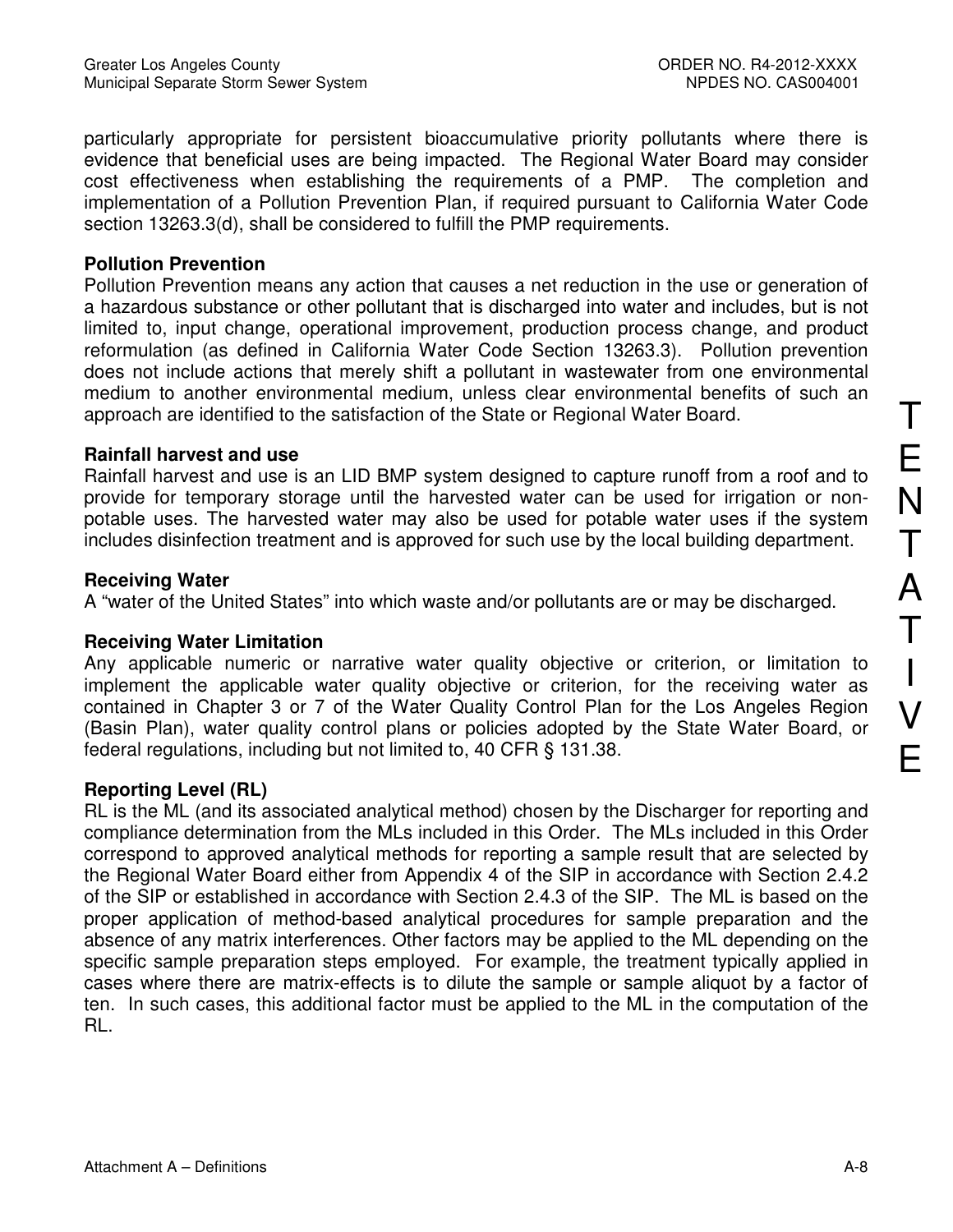# **Satellite Collection System**

The portion, if any, of a sanitary sewer system owned or operated by a different public agency than the agency that owns and operates the wastewater treatment facility that a sanitary sewer system is tributary to.

#### **Significant Ecological Areas (SEAs)**

Areas designated by the Los Angeles County Board of Supervisors in 1981 with the adoption of the General Plan. The collection of SEAs together was intended to designate critical components of the biodiversity of Los Angeles County as it was known and understood at that time.

#### **Source of Drinking Water**

Any water designated as municipal or domestic supply (MUN) in a Regional Water Board Basin Plan.

# **Standard Deviation (**σ**)**

Standard Deviation is a measure of variability that is calculated as follows:

- $\sigma = (\sum (x \mu)^2]/(n 1))^{0.5}$ where:
	- x is the observed value;
	- µ is the arithmetic mean of the observed values; and
	- n is the number of samples.

# **Storm Water**

Storm water runoff, snow melt runoff, and surface runoff and drainage related to precipitation events (pursuant to 40 CFR § 122.26(b)(13); 55 Fed. Reg. 47990, 47995 (Nov. 16, 1990)).

# **Toxicity Reduction Evaluation (TRE)**

TRE is a study conducted in a step-wise process designed to identify the causative agents of effluent or ambient toxicity, isolate the sources of toxicity, evaluate the effectiveness of toxicity control options, and then confirm the reduction in toxicity. The first steps of the TRE consist of the collection of data relevant to the toxicity, including additional toxicity testing, and an evaluation of facility operations and maintenance practices, and best management practices. A Toxicity Identification Evaluation (TIE) may be required as part of the TRE, if appropriate. (A TIE is a set of procedures to identify the specific chemical(s) responsible for toxicity. These procedures are performed in three phases (characterization, identification, and confirmation) using aquatic organism toxicity tests.)

# **Water Quality-based Effluent Limitation**

Any restriction imposed on quantities, discharge rates, and concentrations of pollutants, which are discharged from point sources to waters of the U.S. necessary to achieve a water quality standard.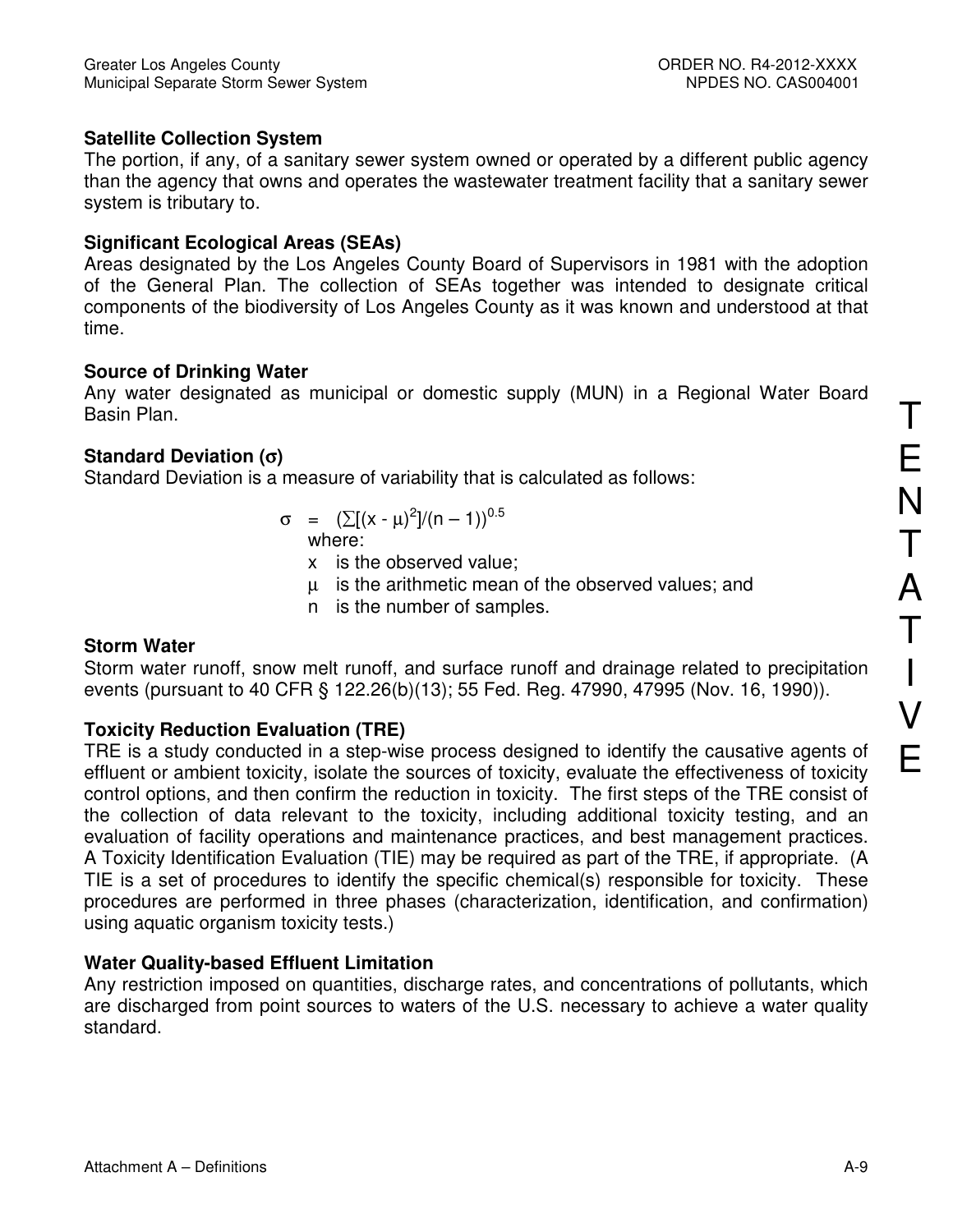# ACRONYMS AND ABBREVIATIONS

| AMEL              | <b>Average Monthly Effluent Limitation</b>                   |
|-------------------|--------------------------------------------------------------|
| <b>ASBS</b>       | Areas of Special Biological Significance                     |
| B                 | <b>Background Concentration</b>                              |
| <b>BAT</b>        | Best Available Technology Economically Achievable            |
| <b>Basin Plan</b> | Water Quality Control Plan for the Coastal Watersheds of Los |
|                   | <b>Angeles and Ventura Counties</b>                          |
| <b>BCT</b>        | <b>Best Conventional Pollutant Control Technology</b>        |
| <b>BMP</b>        |                                                              |
| <b>BMPP</b>       | <b>Best Management Practices</b>                             |
| <b>BPJ</b>        | <b>Best Management Practices Plan</b>                        |
|                   | <b>Best Professional Judgment</b>                            |
| <b>BOD</b>        | Biochemical Oxygen Demand 5-day @ 20 °C                      |
| <b>BPT</b>        | Best Practicable Treatment Control Technology                |
| C                 | <b>Water Quality Objective</b>                               |
| <b>CCR</b>        | California Code of Regulations                               |
| <b>CEEIN</b>      | California Environmental Education Interagency Network       |
| <b>CEQA</b>       | <b>California Environmental Quality Act</b>                  |
| <b>CFR</b>        | Code of Federal Regulations                                  |
| <b>CTR</b>        | <b>California Toxics Rule</b>                                |
| <b>CV</b>         | <b>Coefficient of Variation</b>                              |
| <b>CWA</b>        | Clean Water Act                                              |
| <b>CWC</b>        | California Water Code                                        |
| Discharger        | Los Angeles County MS4 Permittees                            |
| <b>DMR</b>        | <b>Discharge Monitoring Report</b>                           |
| <b>DNQ</b>        | Detected But Not Quantified                                  |
| <b>ELAP</b>       | California Department of Public Health Environmental         |
|                   | <b>Laboratory Accreditation Program</b>                      |
| <b>ELG</b>        | <b>Effluent Limitations, Guidelines and Standards</b>        |
| Ep                | Erosion potential                                            |
| <b>ESCP</b>       | <b>Erosion and Sediment Control Plan</b>                     |
| Facility          | Los Angeles County MS4s                                      |
| GIS               | Geographical Information System                              |
| gpd               | gallons per day                                              |
| IC                | <b>Inhibition Coefficient</b>                                |
| $IC_{15}$         | Concentration at which the organism is 15% inhibited         |
| $IC_{25}$         | Concentration at which the organism is 25% inhibited         |
| $IC_{40}$         | Concentration at which the organism is 40% inhibited         |
| $IC_{50}$         | Concentration at which the organism is 50% inhibited         |
| IC/ID             | Illicit Connection and Illicit Discharge Elimination         |
| <b>IPM</b>        | <b>Integrated Pest Management</b>                            |
| LA                | <b>Load Allocations</b>                                      |
| <b>LID</b>        | Low Impact Development                                       |
| <b>LOEC</b>       | <b>Lowest Observed Effect Concentration</b>                  |
| <b>LUPs</b>       | Linear Underground/Overhead Projects                         |
| $\mu$ g/L         | micrograms per Liter                                         |
|                   |                                                              |

T

E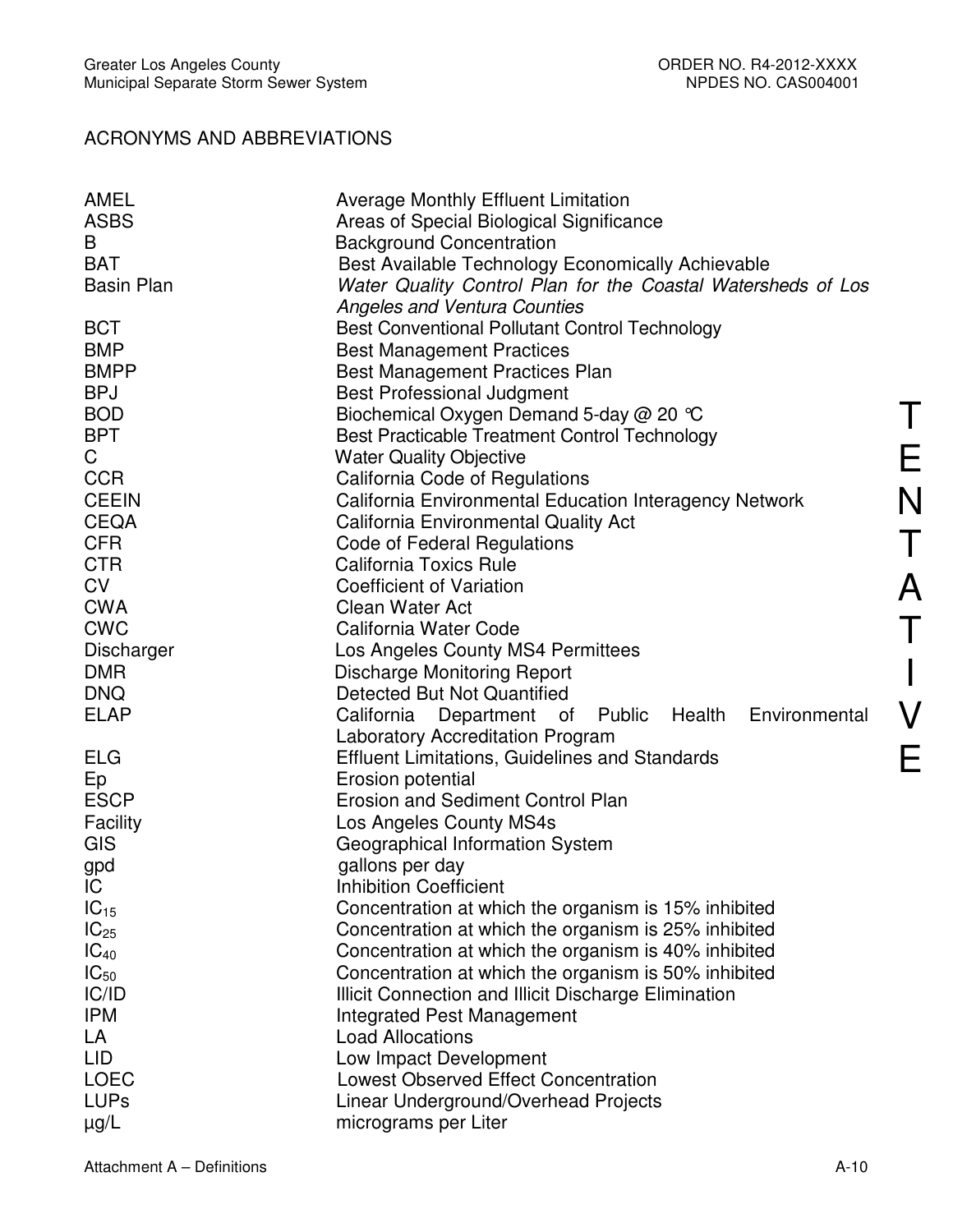| <b>MCM</b>                  | <b>Minimum Control Measure</b>                               |
|-----------------------------|--------------------------------------------------------------|
| mg/L                        | milligrams per Liter                                         |
| <b>MDEL</b>                 | Maximum Daily Effluent Limitation                            |
| <b>MEC</b>                  | <b>Maximum Effluent Concentration</b>                        |
| <b>MGD</b>                  | Million Gallons Per Day                                      |
| ML                          | Minimum Level                                                |
| <b>MRP</b>                  | Monitoring and Reporting Program                             |
| MS4                         | Municipal Separate Storm Sewer System                        |
| <b>NAICS</b>                | North American Industry Classification System                |
| ND.                         | <b>Not Detected</b>                                          |
| <b>NOEC</b>                 | No Observable Effect Concentration                           |
| <b>NPDES</b>                | National Pollutant Discharge Elimination System              |
| <b>NSPS</b>                 | New Source Performance Standards                             |
| <b>NTR</b>                  | <b>National Toxics Rule</b>                                  |
| <b>OAL</b>                  | Office of Administrative Law                                 |
| <b>PIPP</b>                 | <b>Public Information and Participation Program</b>          |
| <b>PMP</b>                  | <b>Pollutant Minimization Plan</b>                           |
| <b>POTW</b>                 | <b>Publicly Owned Treatment Works</b>                        |
| QA                          | <b>Quality Assurance</b>                                     |
| QA/QC                       | <b>Quality Assurance/Quality Control</b>                     |
| QSD                         | <b>Qualified SWPPP Developer</b>                             |
| QSP                         | <b>Qualified SWPPP Practitioner</b>                          |
| Ocean Plan                  | Water Quality Control Plan for Ocean Waters of California    |
| <b>RAP</b>                  | Reasonable Assurance Program                                 |
| <b>REAP</b>                 | <b>Rain Event Action Plan</b>                                |
| <b>Regional Water Board</b> | California Regional Water Quality Control Board, Los Angeles |
|                             | Region                                                       |
| <b>RGOs</b>                 | <b>Retail Gasoline Outlets</b>                               |
| <b>RPA</b>                  | Reasonable Potential Analysis                                |
| <b>SCP</b>                  | Spill Contingency Plan                                       |
| <b>SEA</b>                  | Significant Ecological Area                                  |
| <b>SIC</b>                  | <b>Standard Industrial Classification</b>                    |
| <b>SIP</b>                  | State Implementation Policy (Policy for Implementation of    |
|                             | Toxics Standards for Inland Surface Waters, Enclosed Bays,   |
|                             | and Estuaries of California)                                 |
| <b>SMR</b>                  | <b>Self Monitoring Reports</b>                               |
| <b>State Water Board</b>    | California State Water Resources Control Board               |
| <b>SWPPP</b>                | <b>Storm Water Pollution Prevention Plan</b>                 |
| <b>SWQDv</b>                | <b>Storm Water Quality Design Volume</b>                     |
| <b>SWQPA</b>                | <b>State Water Quality Protected Area</b>                    |
| <b>TAC</b>                  | <b>Test Acceptability Criteria</b>                           |
| <b>Thermal Plan</b>         | Water Quality Control Plan for Control of Temperature in the |
|                             | Coastal and Interstate Water and Enclosed Bays and Estuaries |
|                             | of California                                                |
| <b>TIE</b>                  | <b>Toxicity Identification Evaluation</b>                    |
| <b>TMDL</b>                 | <b>Total Maximum Daily Load</b>                              |
| <b>TOC</b>                  | <b>Total Organic Carbon</b>                                  |
|                             |                                                              |